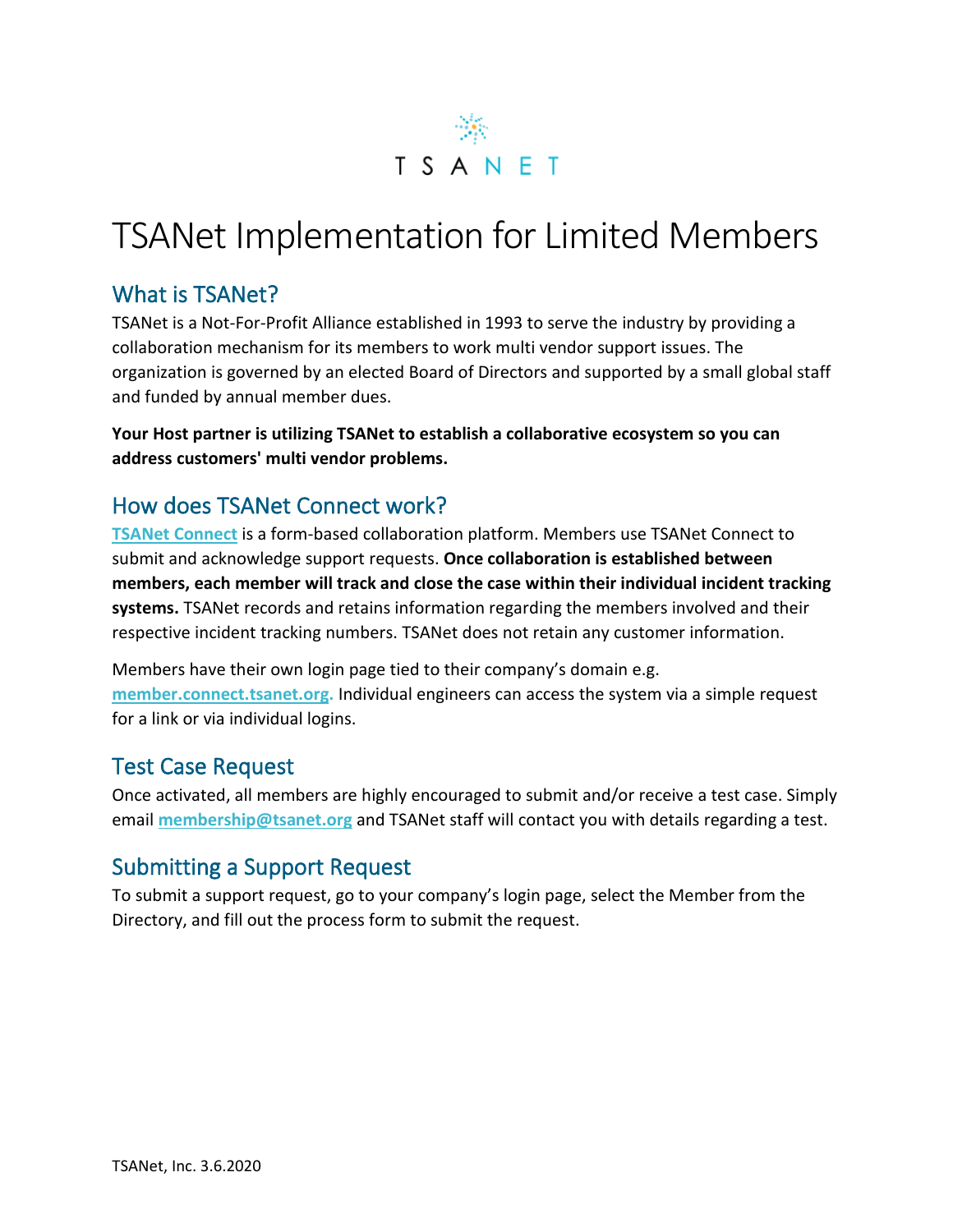| <b><i><b>EXAMEL CONNECT</b></i></b>                                     | =<br>₿<br><b>Limited Member</b>                                                    |  |
|-------------------------------------------------------------------------|------------------------------------------------------------------------------------|--|
| <b>Collaborate with Your Partners</b>                                   | <b>Add Partners</b>                                                                |  |
| Your Partners<br>$\checkmark$                                           | $\alpha$<br>Find a Partner / Department                                            |  |
| Test Company   Test Partner Program-Test Partner Program<br>Collaborate |                                                                                    |  |
| Your Limited membership                                                 | View All »<br><b>TSANet News</b>                                                   |  |
| <b>Limited Member Training »</b><br>⋒                                   | TSANet elects new officer for 2020 »<br>400006                                     |  |
|                                                                         |                                                                                    |  |
| <b>Support Hours</b><br>7/24/365                                        | <b>Products Supported</b><br>Test Company   Test Partner Program ☆<br>All          |  |
| <b>Internal Notes:</b><br>View More                                     |                                                                                    |  |
| Limited Member Contact & Changes will update your profile.              | <b>Common Customer Contact</b>                                                     |  |
| Brittany                                                                | <b>ABC Company</b>                                                                 |  |
| <b>Jimerson</b>                                                         | John Smith                                                                         |  |
| brittjimerson@test.com                                                  | jsmith@abc.com                                                                     |  |
| +1 913 345 9311<br>m.                                                   | +1 913 879 8888<br>m v                                                             |  |
| Limited123                                                              | <b>Test123</b><br>3                                                                |  |
| <b>Problem Information</b>                                              | $\ddot{\phantom{0}}$<br><b>Priority Information</b>                                |  |
| <b>Problem Summary</b>                                                  | Submit<br>High - P1                                                                |  |
| <b>Problem Description</b>                                              | A                                                                                  |  |
|                                                                         | Initial response within 2 hours. The Mutual Customer's entitlement with member may |  |

### Receiving a Support Request

Inbound requests are received via an email from **connect@tsanet.org**. The formatted email will contain case details and a button (**Respond to XXXX**) to acknowledge the request. Clicking the Respond to button will pull up the acknowledgement form where the receiver inputs information on how they wish to collaborate (email, phone, engineer assigned etc.). **Once the support request is acknowledged, the TSANet Connect system no longer plays a role in the collaboration.**

| <b>TSANet Collaboration Request from Test Company</b>                                                                                                                                                                                                                                                            |                                                                                                          |                                                       |
|------------------------------------------------------------------------------------------------------------------------------------------------------------------------------------------------------------------------------------------------------------------------------------------------------------------|----------------------------------------------------------------------------------------------------------|-------------------------------------------------------|
| This is a collaboration request from Test Company on a common customer<br>issue. Please use the details below to enter this as a case and respond by<br>selecting the button below. If you have questions escalate internally to Paul<br>Esch paulesch@yahoo.com or Brittany Jimerson brittjimerson@outlook.com. | <b>EXAMPLE CONNECT</b>                                                                                   |                                                       |
| You must respond with assigned engineer within the SLA defined below:<br>Initial response within 2 hours. The Mutual Customer's entitlement with member                                                                                                                                                          |                                                                                                          | <b>Respond to Test Company - Case Problem Summary</b> |
| may affect response times<br><b>Respond to Test Company</b>                                                                                                                                                                                                                                                      | ∍<br><b>Test Company Case Information</b><br>Test Company Case Number                                    |                                                       |
| <b>Request Details:</b>                                                                                                                                                                                                                                                                                          |                                                                                                          | Note: Example Instructions for next steps             |
| <b>Test Company Contact</b><br>Name: Brittany Jimerson<br>Email: brittjimerson@outlook.com<br>Phone: US: +1 913 345 9311<br>Case# 123                                                                                                                                                                            | Assigned Engineer First and Last Name<br>Assigned Engineer Email<br>Assigned Engineer Phone<br><b>Ma</b> | 3<br>Submit                                           |
| <b>Customer Contact</b><br>Customer Company: ABC                                                                                                                                                                                                                                                                 |                                                                                                          |                                                       |